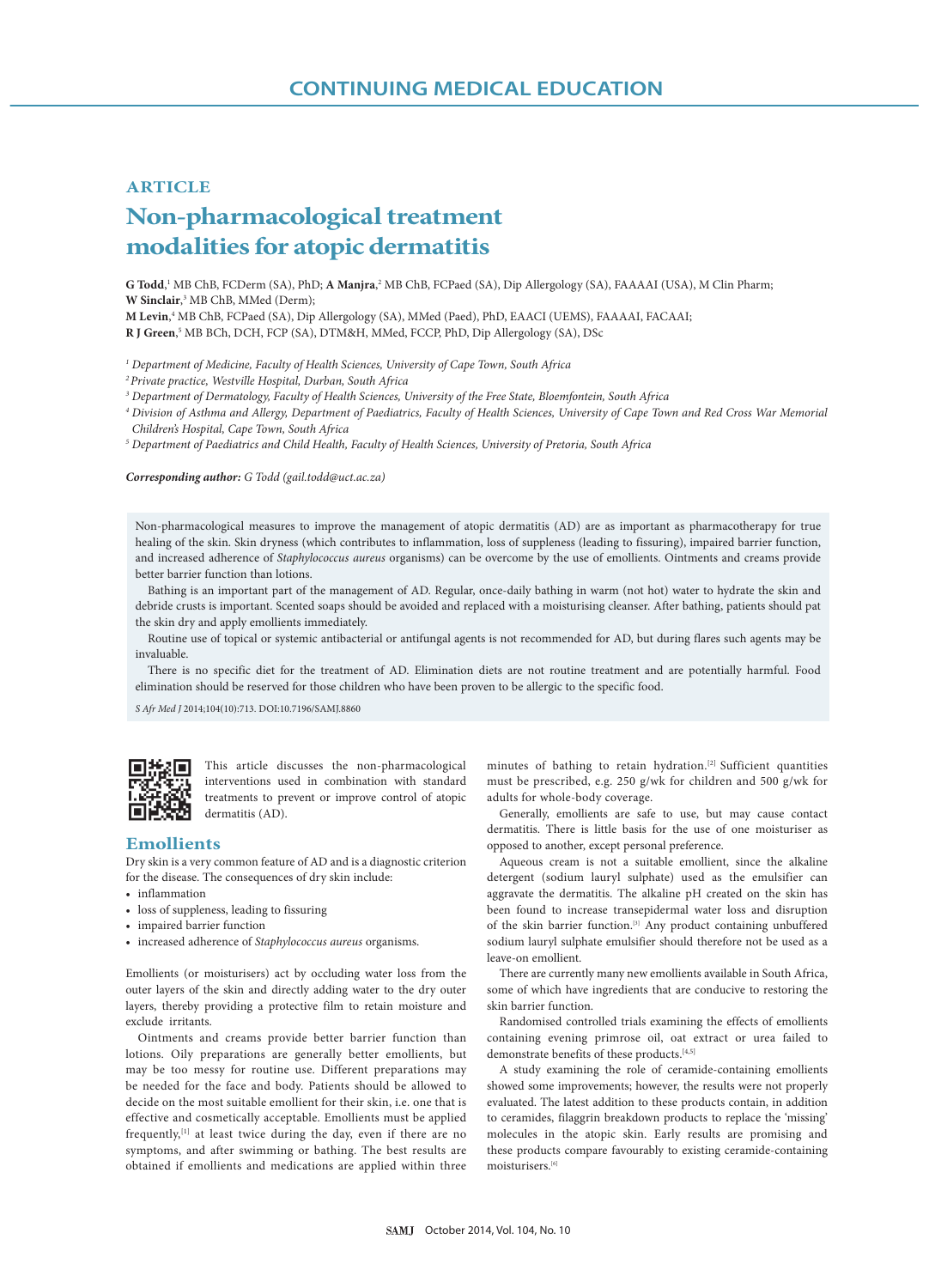## **Table 1. National Institute for Health and Care Excellence (NICE) guideline recommendations for children[9]**

**Healthcare professionals should provide the following advice in cases of atopic dermatitis (AD)** 

- Offer children a choice of unscented emollients for daily use for moisturising, washing and bathing. These should be suited to the child's needs and preferences, and may include a combination of products or one product for all purposes. Leave-on emollients should be prescribed in large quantities and available to use at nursery school, pre-school or school
- Inform children and their parents or carers that they should use emollients in larger amounts and more often than other treatments. Emollients should be used on the entire body when the AD is clear and while using other treatments
- Inform children and their parents or carers that they should use emollients and/or emollient wash products instead of soap and detergent-based wash products
- Advise parents or carers of children <12 months to use emollients and/or emollient wash products instead of shampoo for the child. If shampoo is used for older children, it should be unscented and ideally labelled as being suitable for eczema; washing hair in bath water should be avoided
- Show children and their parents or carers how to apply emollients and how to smooth emollients onto the skin rather than rubbing them in. Healthcare professionals should offer an alternative emollient if a particular one causes irritation or is not acceptable
- Review repeat prescriptions of individual products and combinations of products with children and their parents or carers at least once a year to ensure optimal therapy

#### **Table 2. Recommendations for bathing**

- Regular bathing to hydrate the skin and debride crusts useful for most patients for both cleansing and hydrating of the skin
- Bathe once daily for several minutes in warm (not hot) water
- Use a moisturising cleanser
- Avoid antibacterial cleansers (may lead to bacterial resistance)
- After bathing, pat the skin dry
- Emollients should be applied immediately after bathing

Studies of preparations containing antimicrobials did not reveal significant improvement in AD.<sup>[7,8]</sup> However, topical irritant reactions were common in patients who used these products.

The National Institute for Health and Care Excellence (NICE) guidelines make significant recommendations with regard to emollient use (Table 1).<sup>[9]</sup>

When emollients (excluding bath emollients) and other topical products are used at the same time of day to treat AD in children, the different products should ideally be applied one at a time with several minutes between applications, when practical. The preferences of the child and parents or carers should determine which product should be applied first.

### **Bathing practices**

Bathing is an important part of the management of AD and should be done carefully. Clear recommendations are given in Table 2.<sup>[9]</sup>

### **Antiseptics and antimicrobials**

Routine use of topical or systemic antibacterial or antifungal agents is not recommended for AD,<sup>[9]</sup> but during flares such agents may be invaluable.

## **Laundry practices**

There is limited evidence suggesting that laundry practices have an effect on AD control. Logic would support methods that are simple and reduce undue exposure to potential allergens and irritants in patients with impaired skin barrier function. The benefit of fabric softeners that reduce fabric roughness is indirectly supported by evidence relating to clothing choices. The development of perfume-free fabric softeners would be in keeping with the simple approach alluded to above.

#### **Clothing**

Wool intolerance is a minor criterion for diagnosis in AD. Itching and discomfort caused by garments are reported to be related to fibre weight and roughness only. Fabric roughness, not the type of textile, determines skin irritation. Sweating increased discomfort for all tested fibres.<sup>[10]</sup> Avoidance of any textile reported by the patient as irritating is advised.

### **Allergen avoidance Inhalant allergy**

House dust mite, seasonal pollens and pets may trigger AD, but there is little evidence that routine avoidance contributes towards managing AD. Consider avoidance measures in severe therapyresistant disease.

#### **Ingestant allergy**

There is no specific diet for the treatment of AD.[11] Elimination diets are not a routine treatment modality and are potentially harmful.<sup>[9]</sup> Patients should not be routinely placed on exclusion diets. Food allergy should only be considered in specific cases. Elimination diets should be reserved for children who have been proven to be allergic. These diets should then be tailored to the individual after appropriate investigations have been performed to assess possible food triggers, must be followed under the supervision of a dietician and always be combined with atopic skin care.

#### **Contact allergy**

There is increasing evidence for the role of contact allergens in atopic patients. It is well known that AD is a risk factor for developing contact allergies, but the precise role of both irritant and allergic contact reactions in the pathogenesis of AD is not clear.[9]

A systematic review and meta-analysis of allergens responsible for allergic contact dermatitis found that the top five allergens in children and adolescents included nickel, ammonium persulphate, gold sodium thiosulphate, thimerosal and p-toluenediamine.<sup>[12]</sup>

### **Occlusive dressings**

Findings suggest that wet wraps (cream or ointment applied to the skin, covered by a double layer of cotton bandages, with a moist first layer and a dry second layer, and kept in place for 24 hours) are safe shortterm interventions. The wraps are more efficacious when used together with topical steroids and reduce the absolute amount of topical steroid